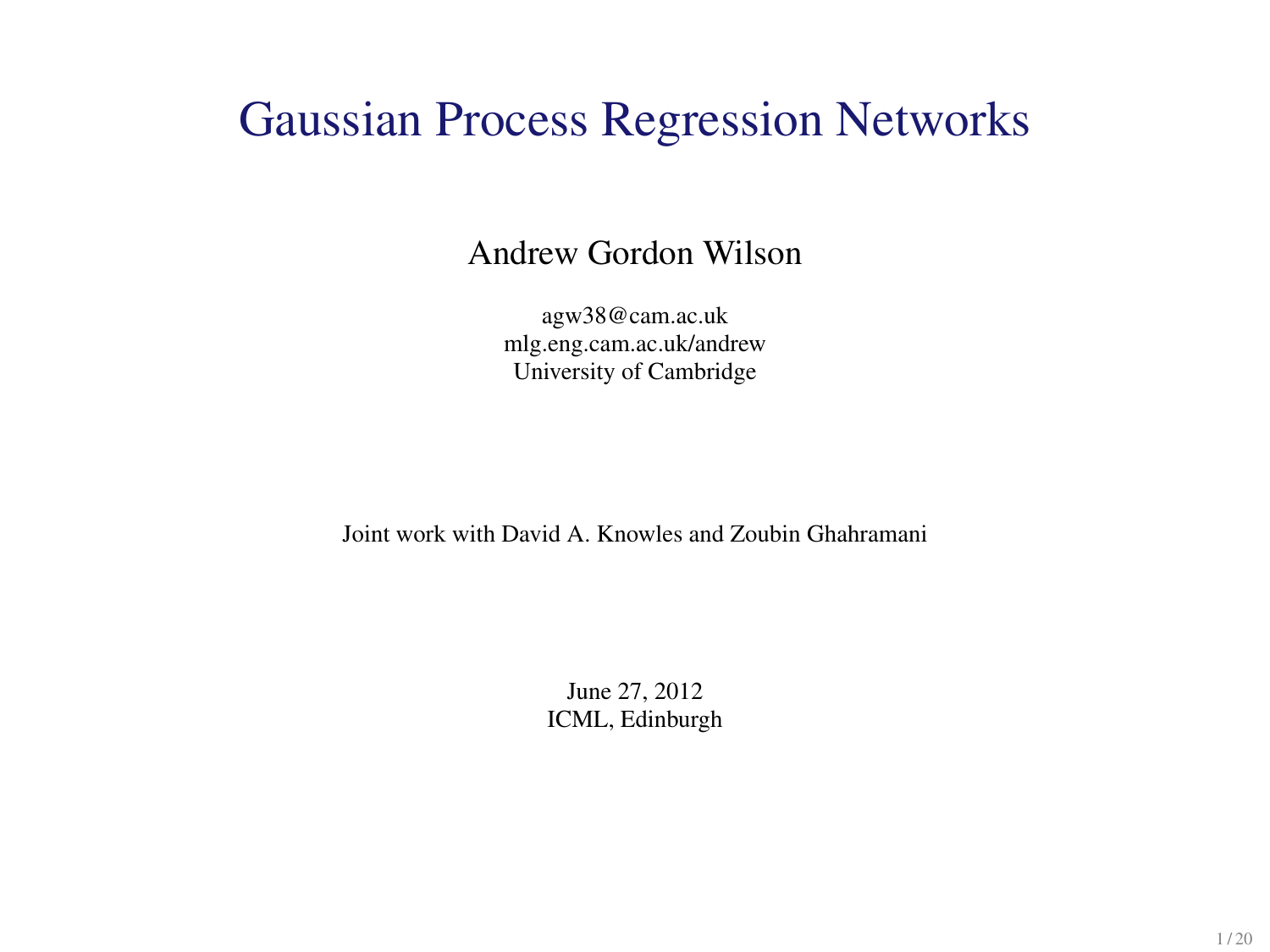## Multiple responses with input dependent covariances

- $\blacktriangleright$  Two response variables:  $y_1(x)$ : concentration of cadmium at a spatial location *x*.  $y_2(x)$ : concentration of zinc at a spatial location *x*.
- $\blacktriangleright$  The values of these responses, at a given spatial location *x*∗, are correlated.
- $\blacktriangleright$  We can account for these correlations (rather than assuming  $y_1(x)$  and  $y_2(x)$  are independent) to enhance predictions.
- $\triangleright$  We can further enhance predictions by accounting for how these correlations vary with geographical location *x*. Accounting for input dependent correlations is a distinctive feature of the Gaussian process regression network.

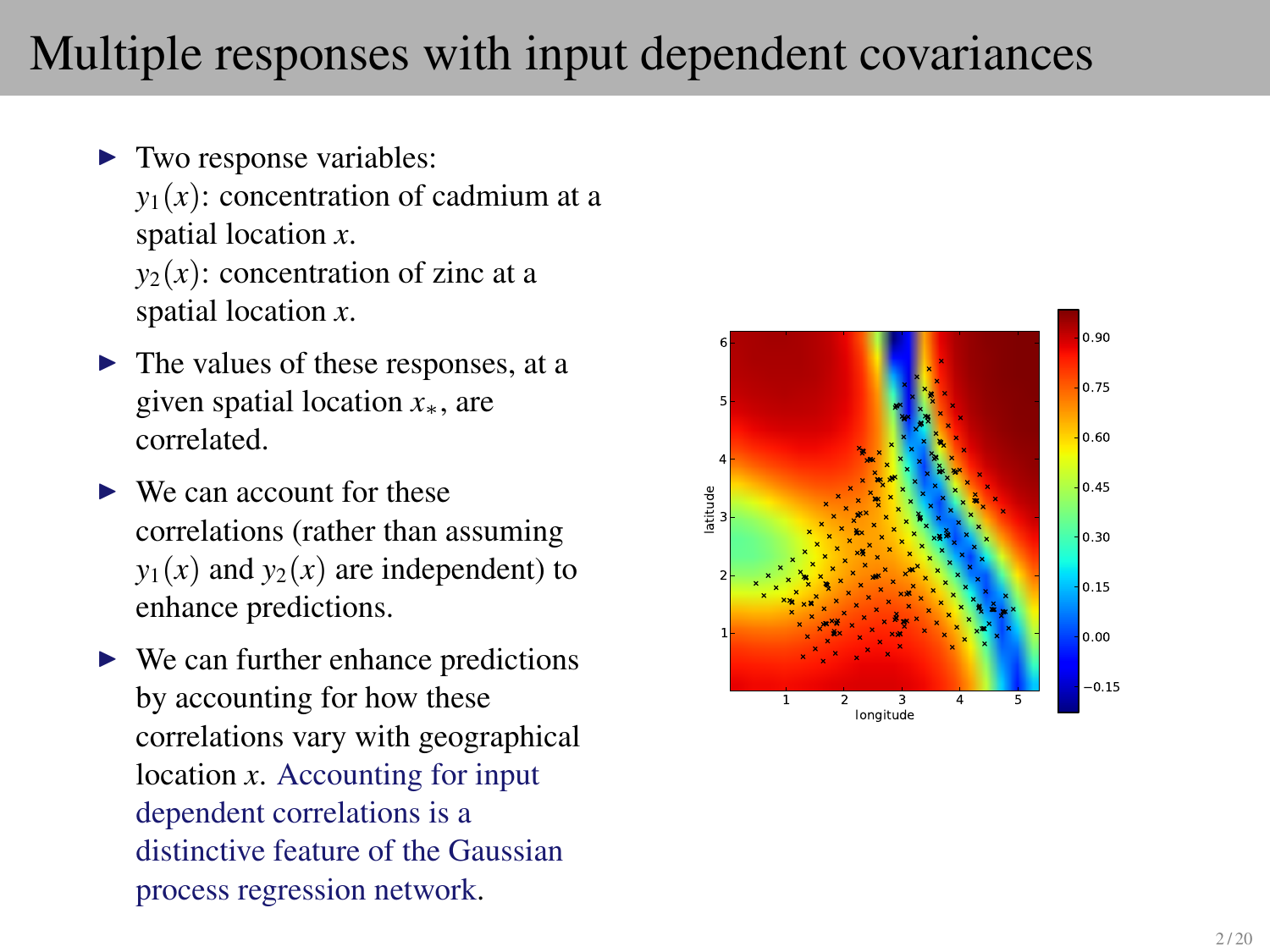## Motivation for modelling dependent covariances

#### Promise

- $\triangleright$  Many problems in fact have input dependent uncertainties and correlations.
- $\triangleright$  Accounting for dependent covariances (uncertainties and correlations) can greatly improve statistical inferences.

#### Uncharted Territory

- $\triangleright$  For convenience, response variables are typically seen as independent, or as having fixed covariances (e.g. multi-task literature).
- $\triangleright$  The few existing models of dependent covariances are typically not expressive (e.g. Brownian motion covariance structure) or scalable (e.g.  $\lt 5$  response variables).

#### Goal

 $\triangleright$  We want to develop expressive and scalable models ( $> 1000$  response variables) for dependent uncertainties and correlations.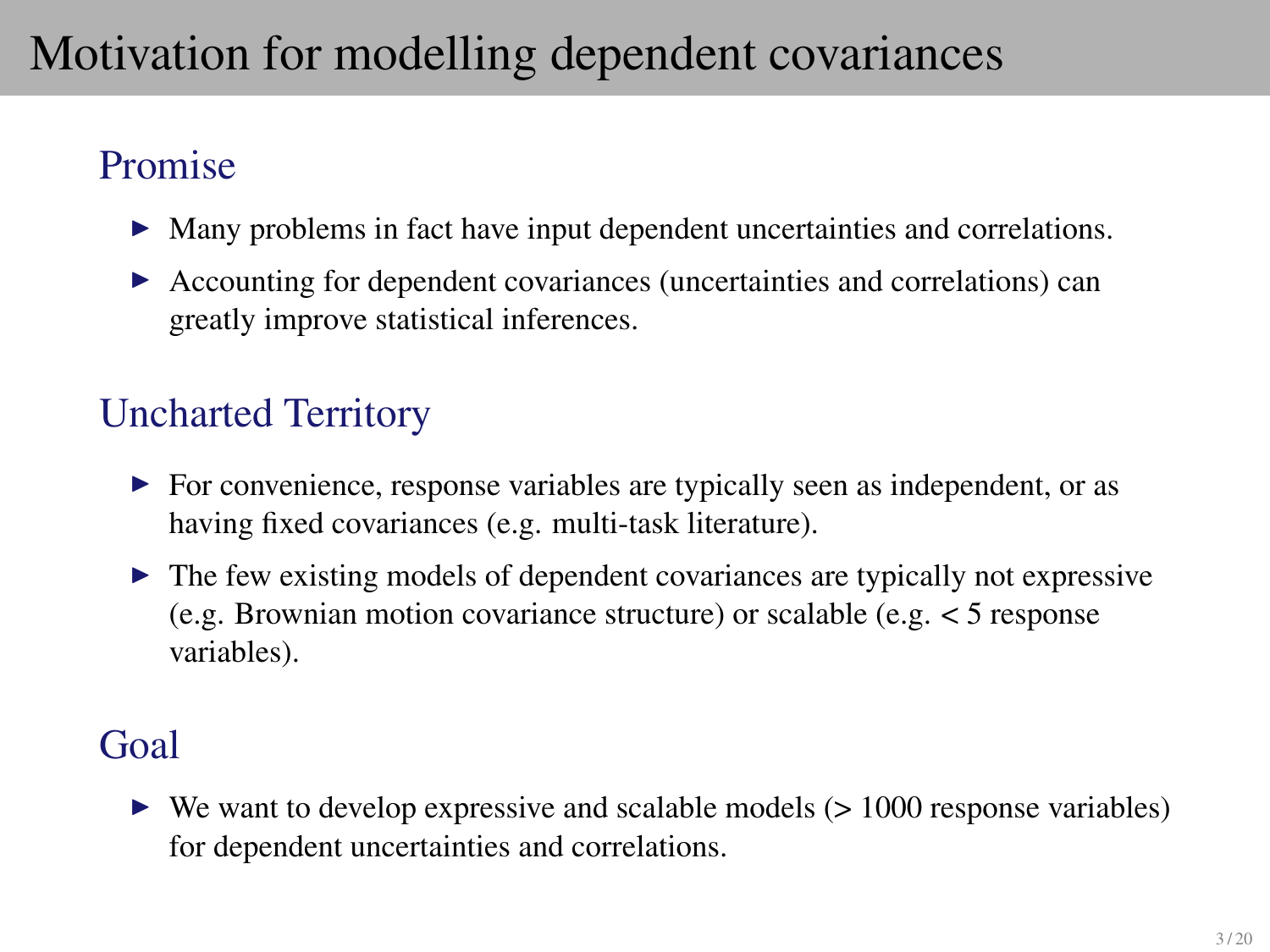- $\triangleright$  Gaussian process review
- $\triangleright$  Gaussian process regression networks
- $\blacktriangleright$  Applications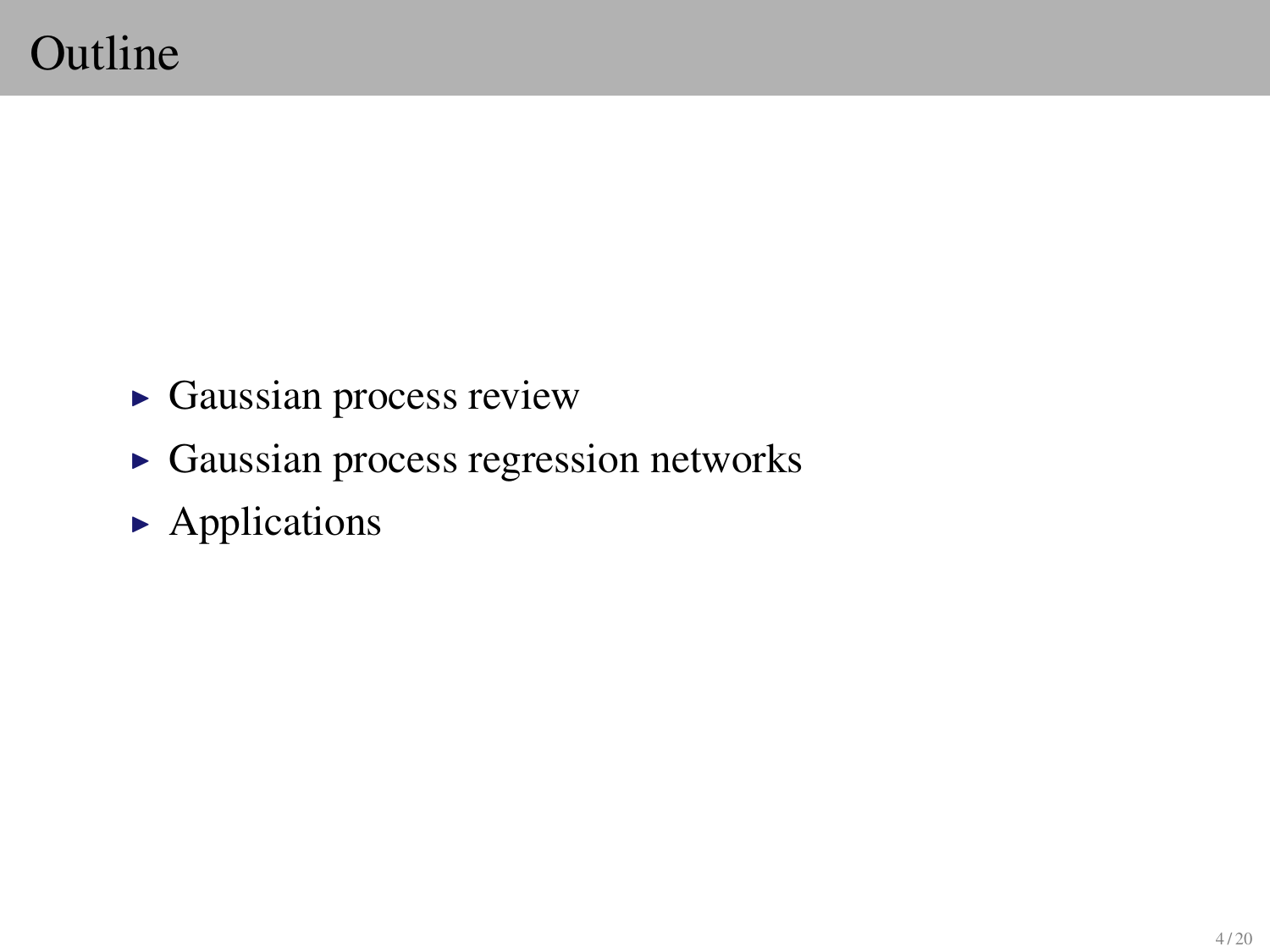## Gaussian processes

#### Definition

A Gaussian process (GP) is a collection of random variables, any finite number of which have a joint Gaussian distribution.

#### Nonparametric Regression Model

 $\triangleright$  Prior:  $f(x) \sim \mathcal{GP}(m(x), k(x, x'))$ , meaning  $(f(x_1), \ldots, f(x_N)) \sim \mathcal{N}(\boldsymbol{\mu}, K)$ , with  $\mu_i = m(x_i)$  and  $K_{ii} = cov(f(x_i), f(x_i)) = k(x_i, x_i)$ .

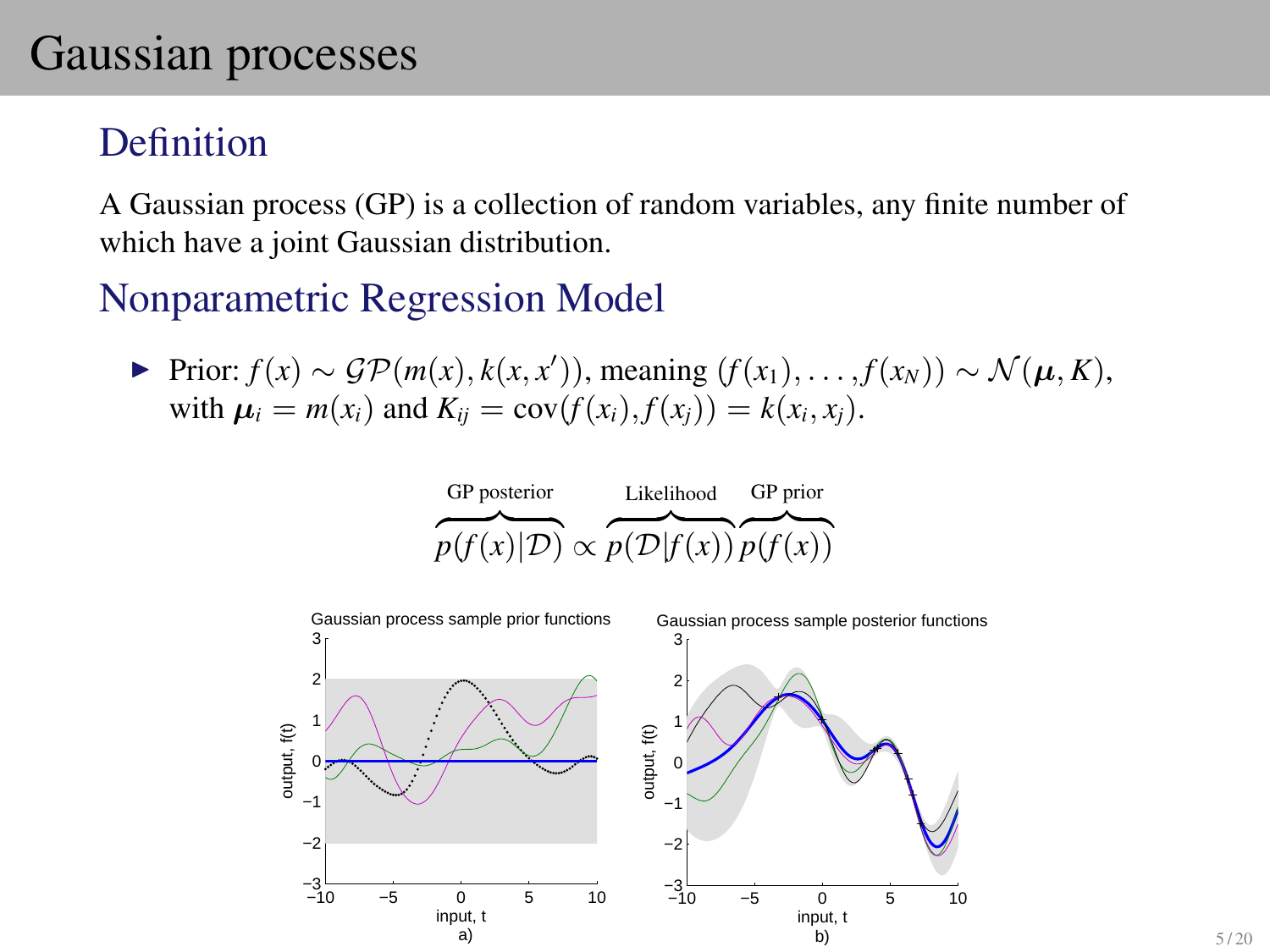# "How can Gaussian processes possibly replace neural networks? Did we throw the baby out with the bathwater?"

David MacKay, 1998.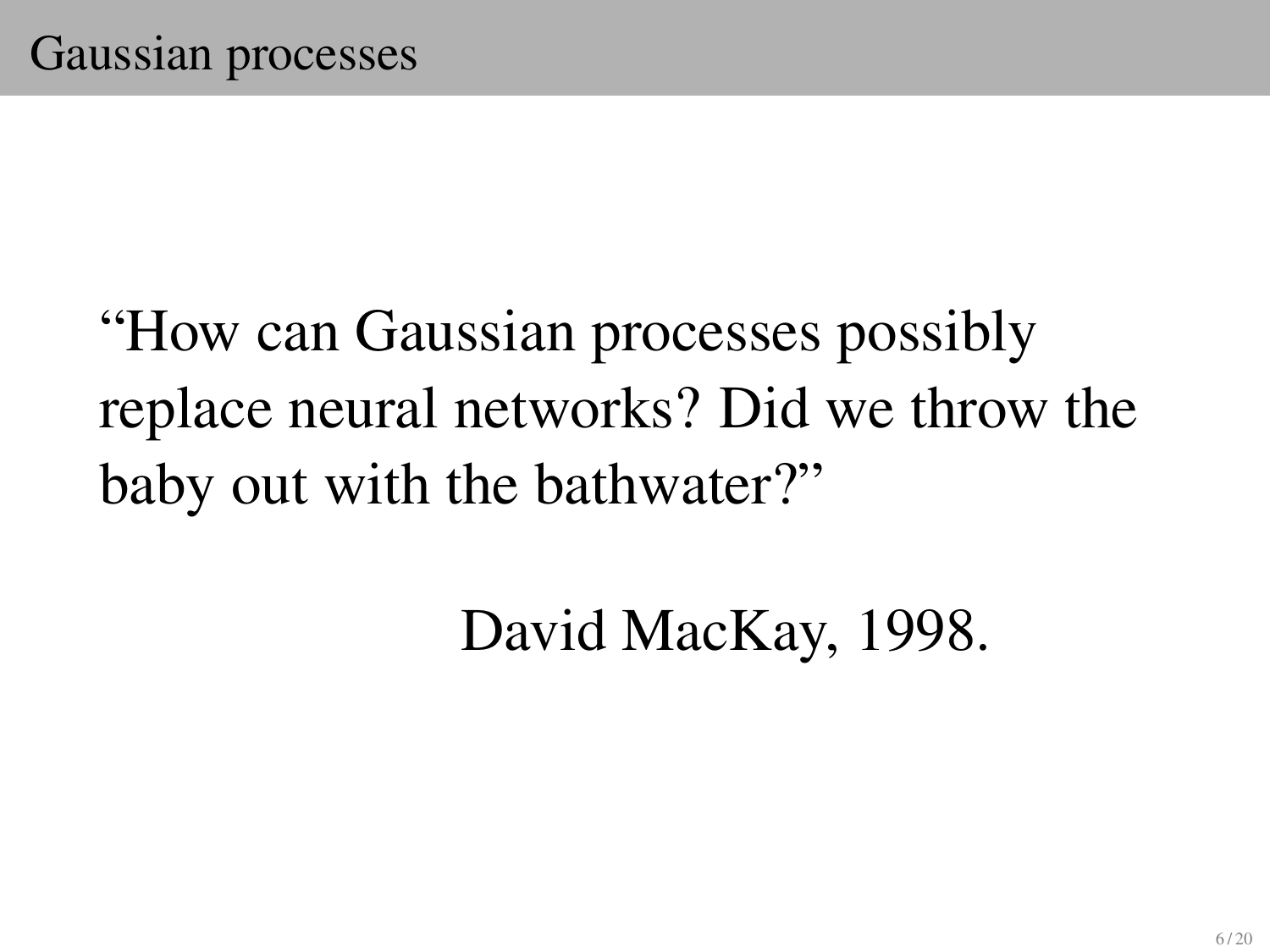## Semiparametric Latent Factor Model

The semiparametric latent factor model (SLFM) (Teh, Seeger, and Jordan, 2005) is a popular multi-output (multi-task) GP model for fixed *signal* correlations between outputs (response variables):

*p*×1  $y(x) =$ *p*×*q* z}|{ *W q*×1  $f(x) + \sigma_y$   $\bar{z}(x)$  $\mathcal{N}(0,I_p)$ 

- $\triangleright$  *x*: input variable (e.g. geographical location).
- $\blacktriangleright$   $y(x)$ :  $p \times 1$  vector of output variables (responses) evaluated at *x*.
- $\blacktriangleright$  *W*: *p* × *q* matrix of mixing weights.
- $\blacktriangleright$   $f(x)$ :  $q \times 1$  vector of Gaussian process functions.
- $\triangleright$   $\sigma_v$ : hyperparameter controlling noise variance.
- $\blacktriangleright$  *z*(*x*): i.i.d Gaussian white noise with  $p \times p$ identity covariance *Ip*.

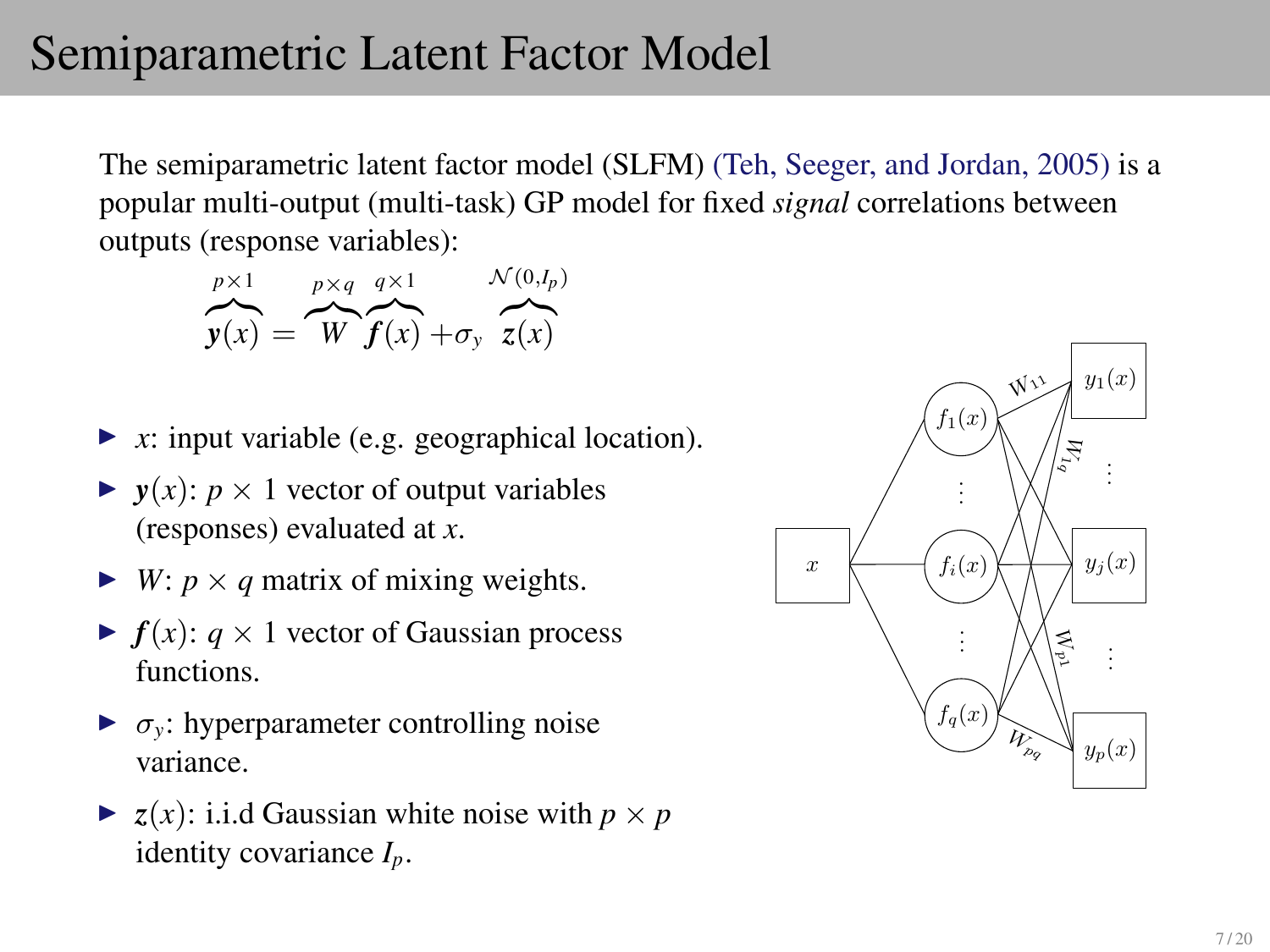## Deriving the GPRN



At  $x = x_1$  the two outputs (responses)  $y_1$  and  $y_2$  are correlated since they share the basis function  $f_1$ . At  $x = x_2$  the outputs are independent.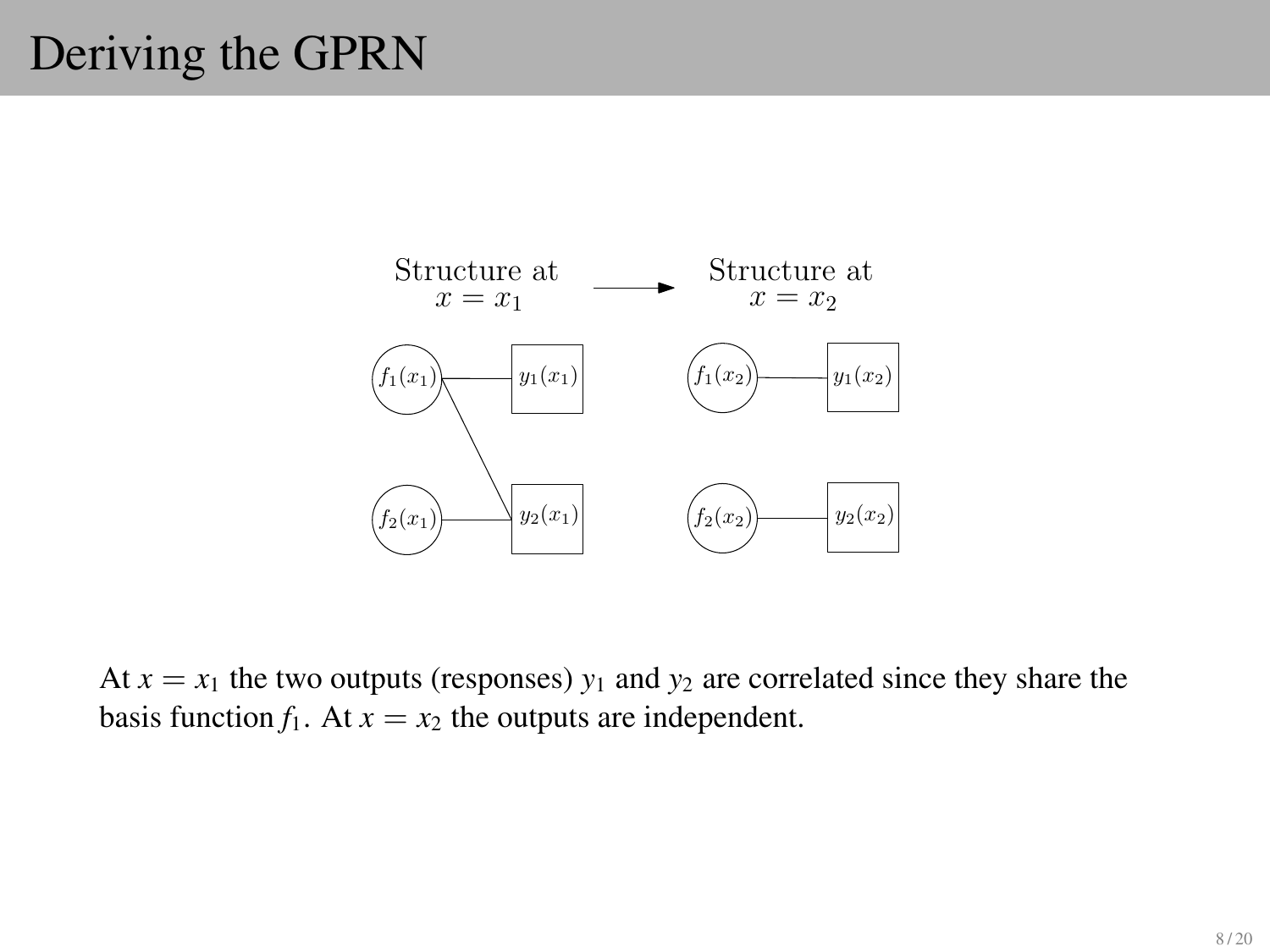#### From the SLFM to the GPRN



$$
\overbrace{\mathbf{y}(x)}^{p\times 1} = \overbrace{\mathbf{W}}^{p\times q} \overbrace{\mathbf{f}(x)}^{q\times 1} + \sigma_{y} \overbrace{\mathbf{z}(x)}^{\mathcal{N}(0,I_{p})}
$$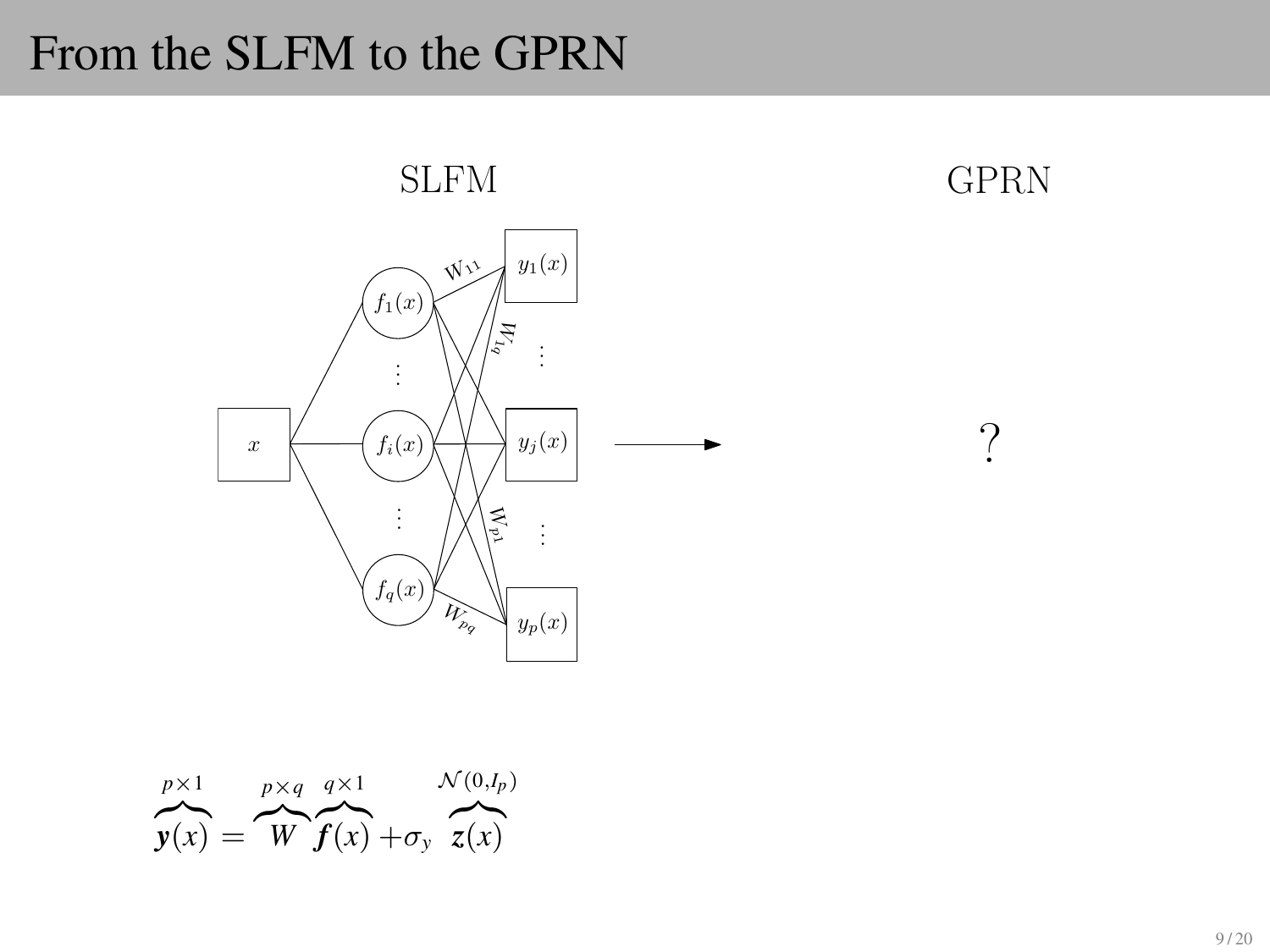## From the SLFM to the GPRN



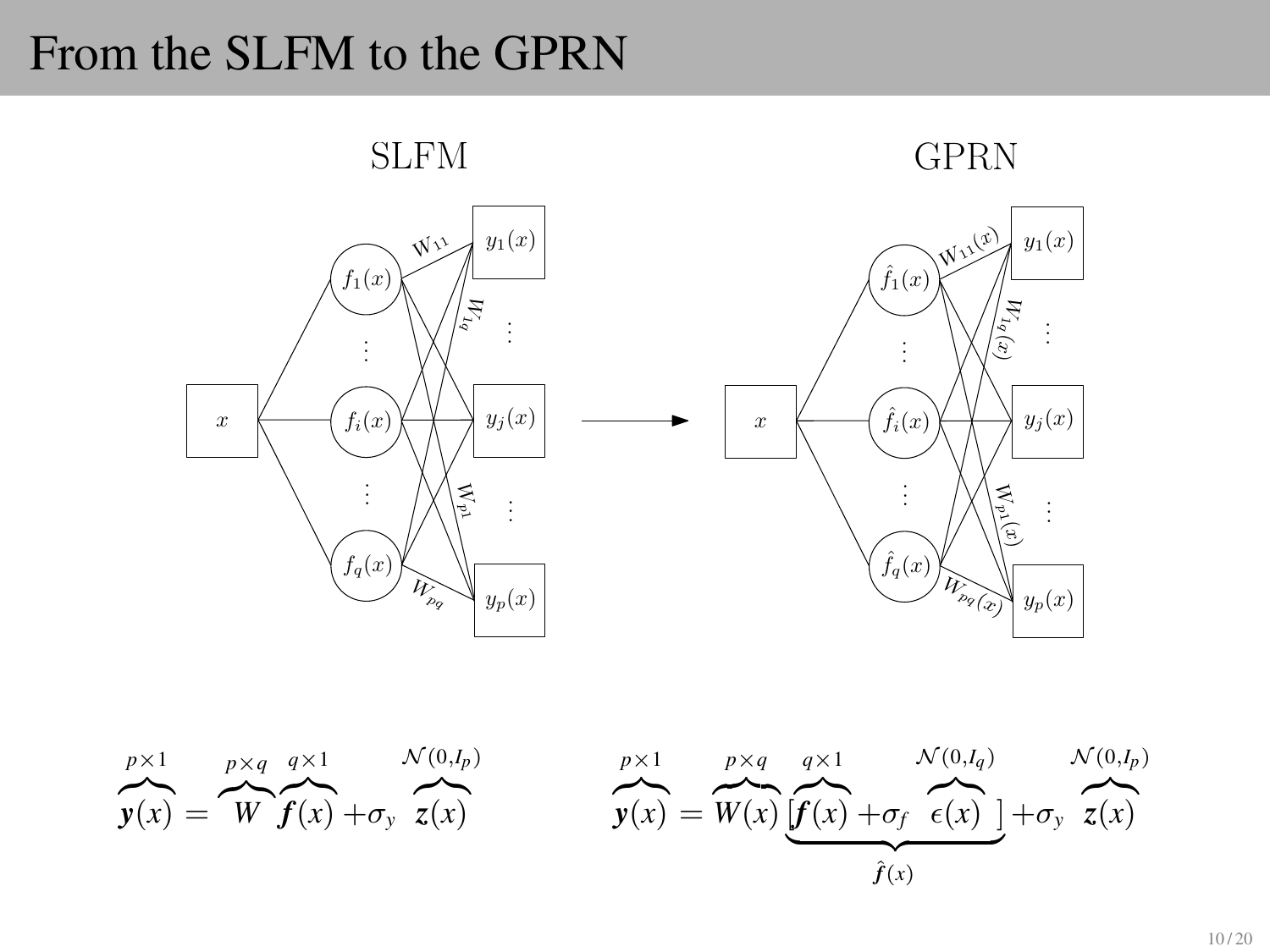## Gaussian process regression networks

$$
\overbrace{y(x)}^{p\times 1} = \overbrace{W(x)}^{p\times q} \underbrace{\overbrace{q\times 1}^{q\times 1}}_{\hat{f}(x)} \overbrace{+\sigma_f}^{N(0,I_q)} \underbrace{\overbrace{N(0,I_p)}^{N(0,I_p)}}_{\hat{f}(x)}
$$

or, equivalently,

$$
\mathbf{y}(x) = \overbrace{W(x)\mathbf{f}(x)}^{\text{signal}} + \overbrace{\sigma_f W(x)\mathbf{e}(x) + \sigma_y z(x)}^{\text{noise}}.
$$

- $\blacktriangleright$   $y(x)$ :  $p \times 1$  vector of output variables (responses) evaluated at *x*.
- $\blacktriangleright$  *W(x): p × q* matrix of weight *functions*.  $W(x)_{ii} \sim \mathcal{GP}(0, k_w)$ .
- $\blacktriangleright$   $f(x)$ :  $q \times 1$  vector of Gaussian process node functions.  $f(x)$ <sup>*i*</sup> ∼  $\mathcal{GP}(0, k_f)$ .
- $\blacktriangleright$   $\sigma_f$ ,  $\sigma_y$ : hyperparameters controlling noise variance.
- $\blacktriangleright$   $\epsilon(x), \zeta(x)$ : Gaussian white noise.

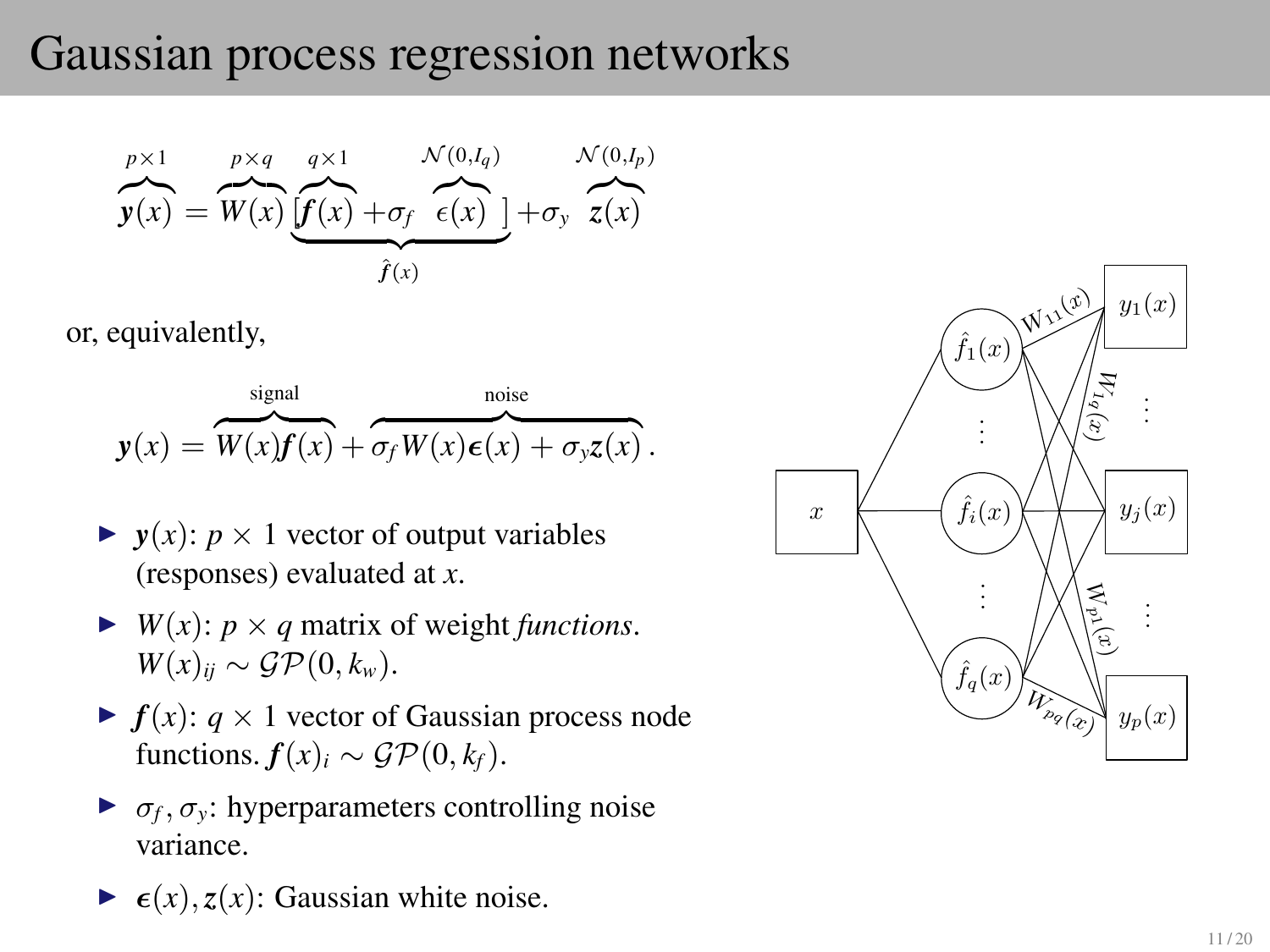- $\triangleright$  We sample from the posterior over Gaussian processes in the weight and node functions using elliptical slice sampling (ESS) (Murray, Adams, and MacKay, 2010). ESS is especially good for sampling from posteriors with correlated Gaussian priors.
- $\triangleright$  We also approximate this posterior using a message passing implementation of variational Bayes (VB).
- $\triangleright$  The computational complexity is cubic in the number of data points and linear in the number of response variables, per iteration of ESS or VB.
- $\triangleright$  Details are in the paper.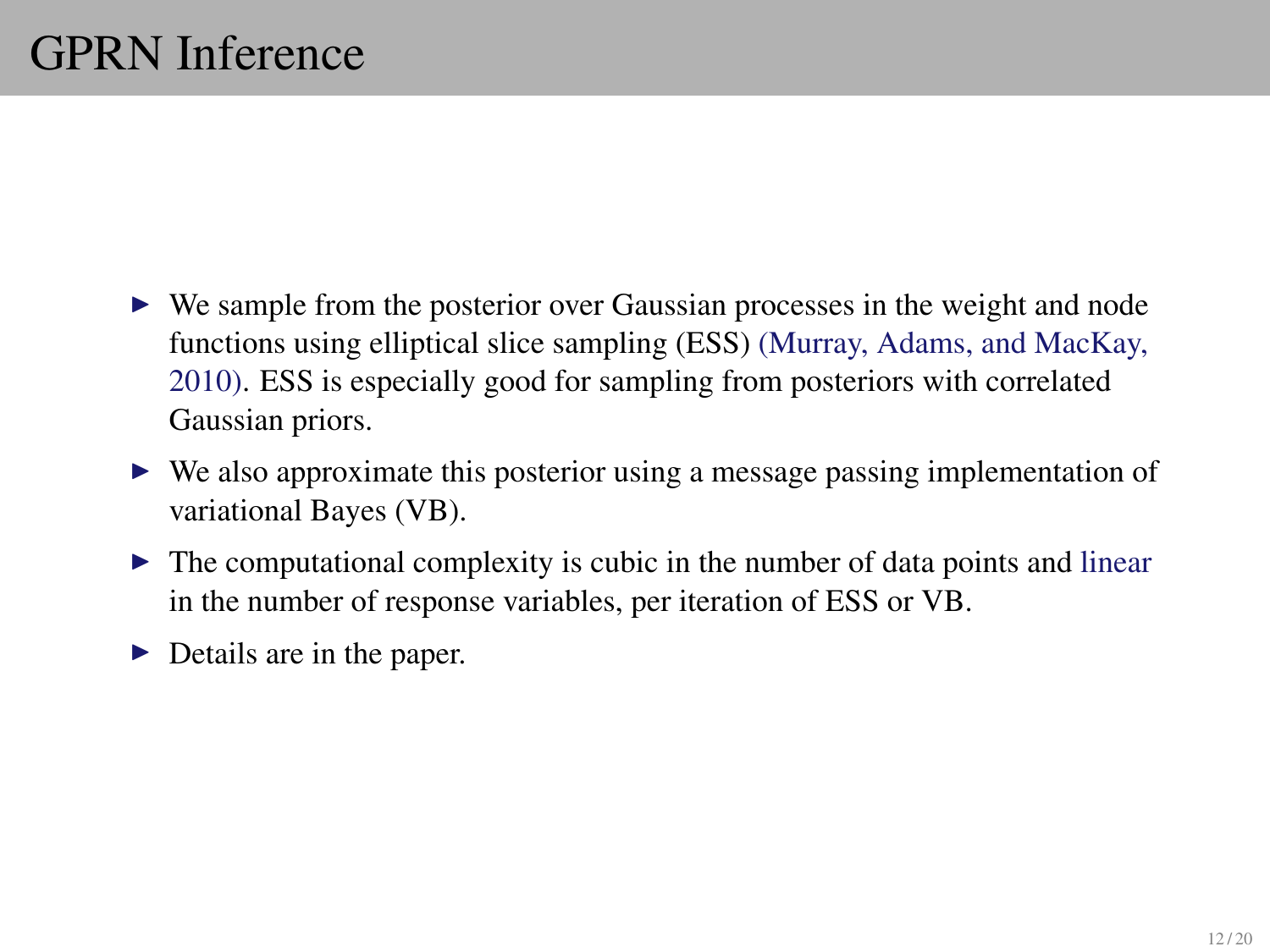#### GPRN Results, Jura Heavy Metal Dataset



$$
\mathbf{y}(x) = \overbrace{W(x)\mathbf{f}(x)}^{\text{signal}} + \overbrace{\sigma_f W(x)\mathbf{\epsilon}(x) + \sigma_y z(x)}^{\text{noise}}.
$$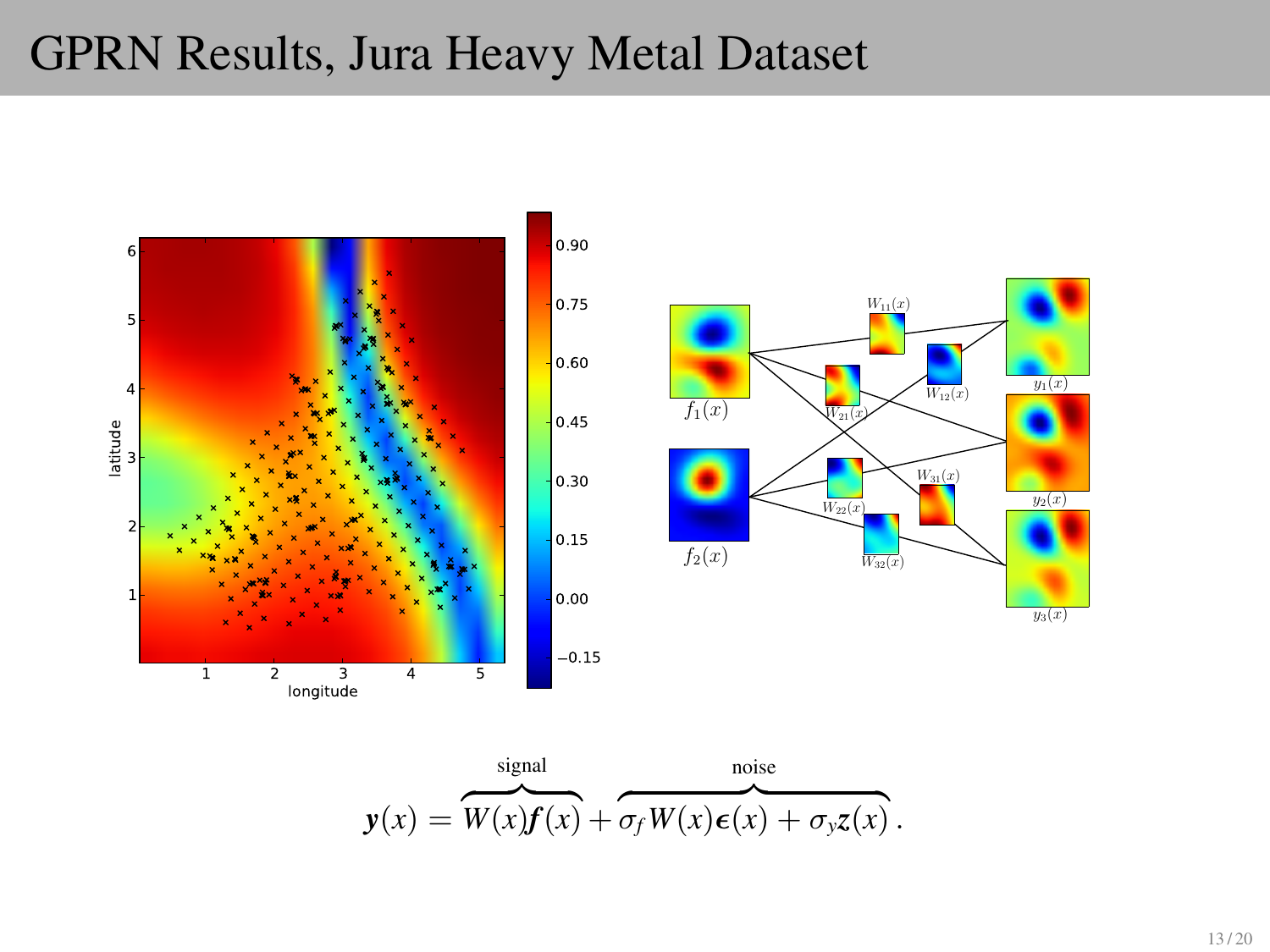## GPRN Results, Gene Expression 50D

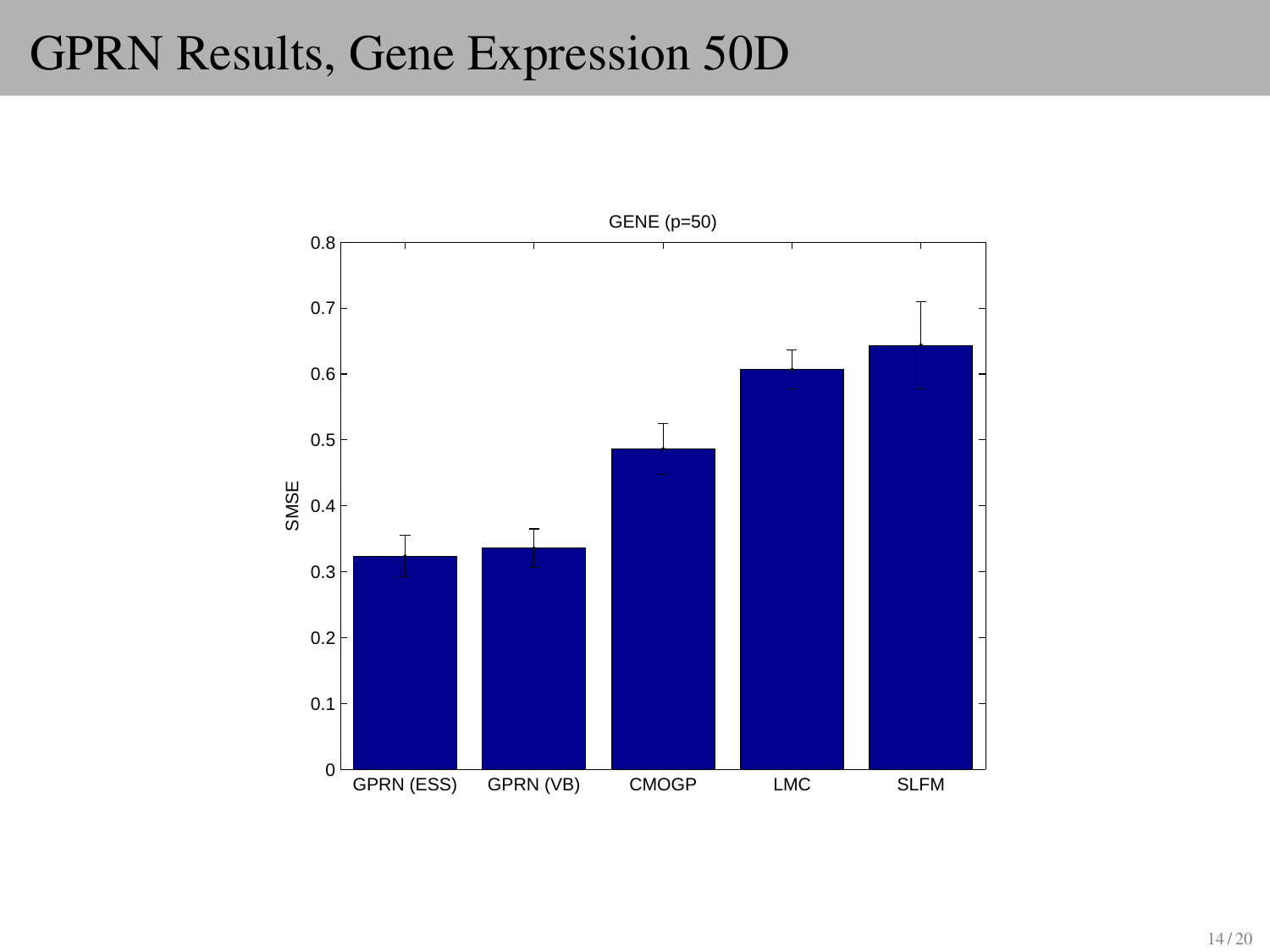## GPRN Results, Gene Expression 1000D

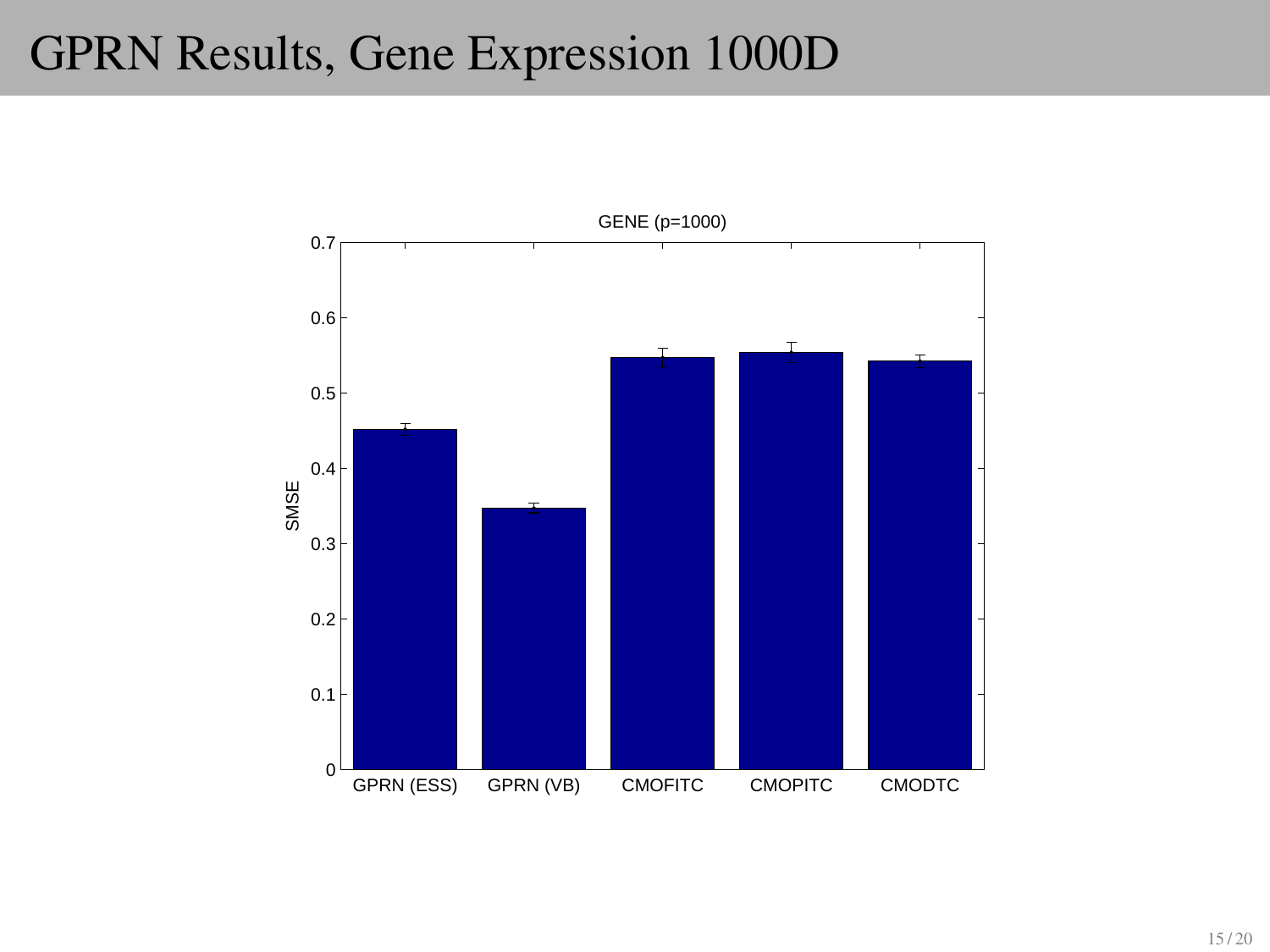| Training time     | GENE $(50D)(s)$ | GENE $(1000D)(s)$ |
|-------------------|-----------------|-------------------|
| GPRN (VB)         | 12              | 330               |
| <b>GPRN (ESS)</b> | 40              | 9000              |
| LMC, CMOGP, SLFM  | minutes         | days              |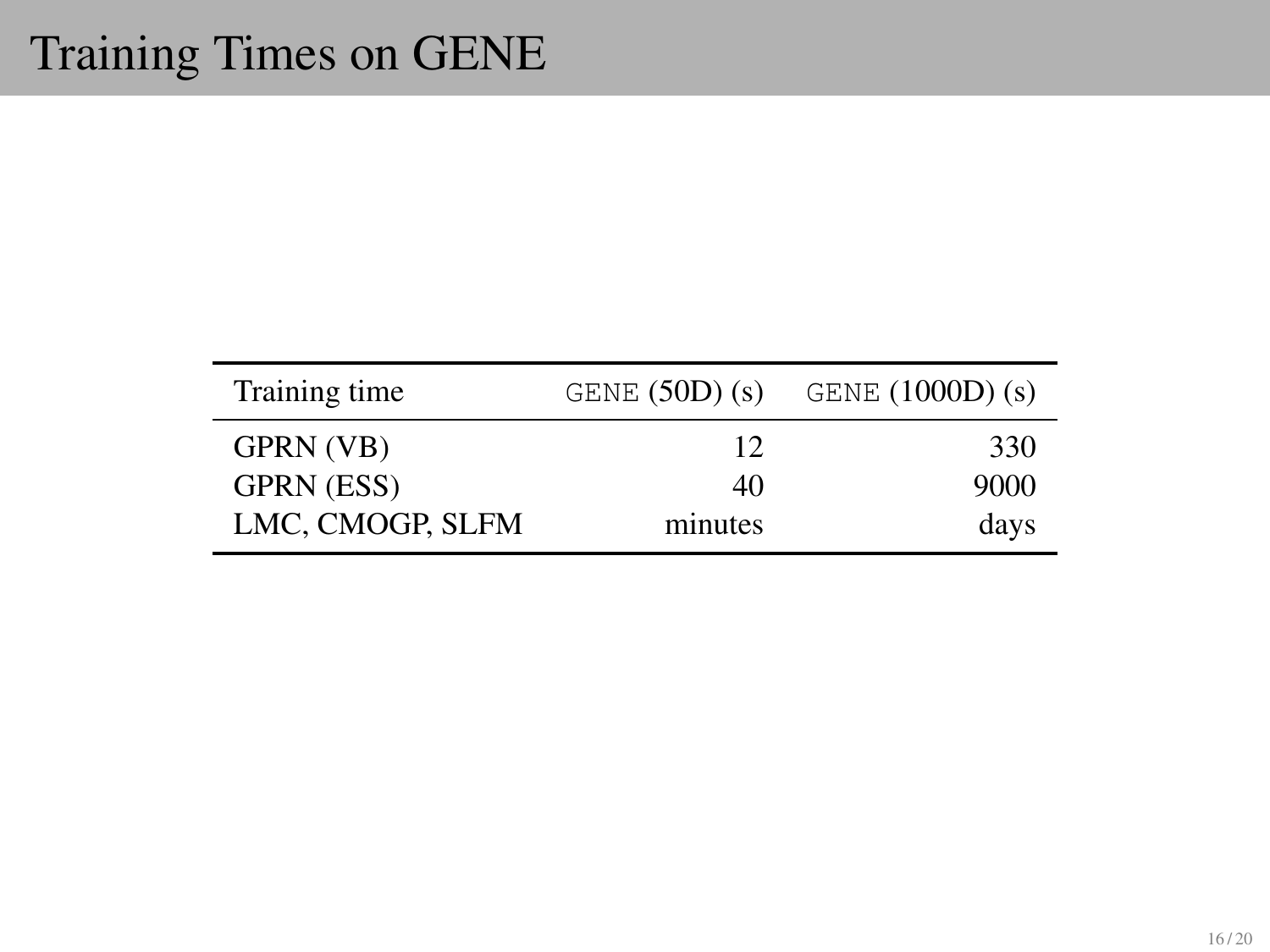#### Multivariate Volatility Results

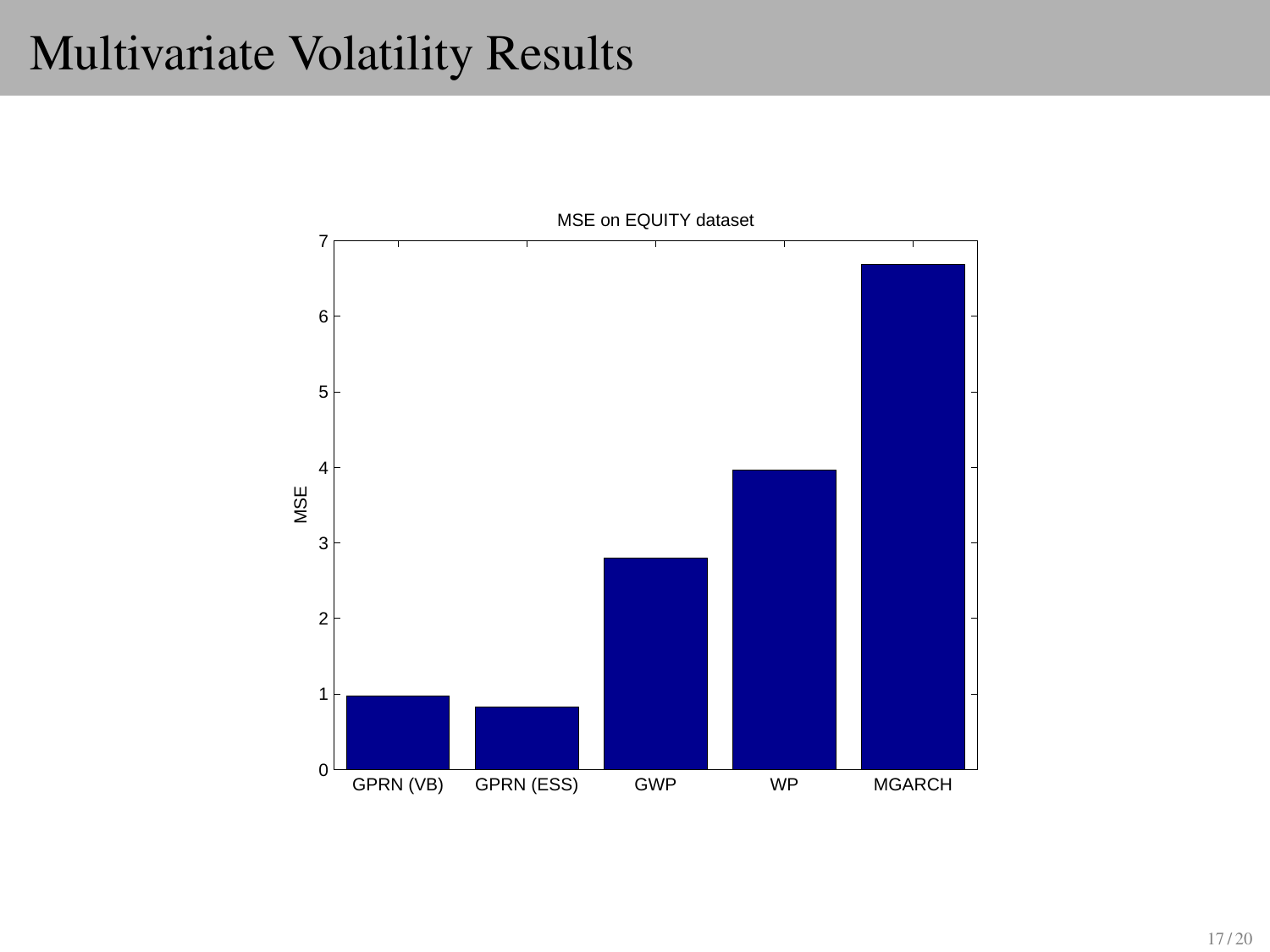- <sup>I</sup> A *Gaussian process regression network* is used for multi-task regression and multivariate volatility, and can account for input dependent signal and noise covariances.
- $\triangleright$  Can scale to thousands of dimensions.
- $\triangleright$  Outperforms multi-task Gaussian process models and multivariate volatility models.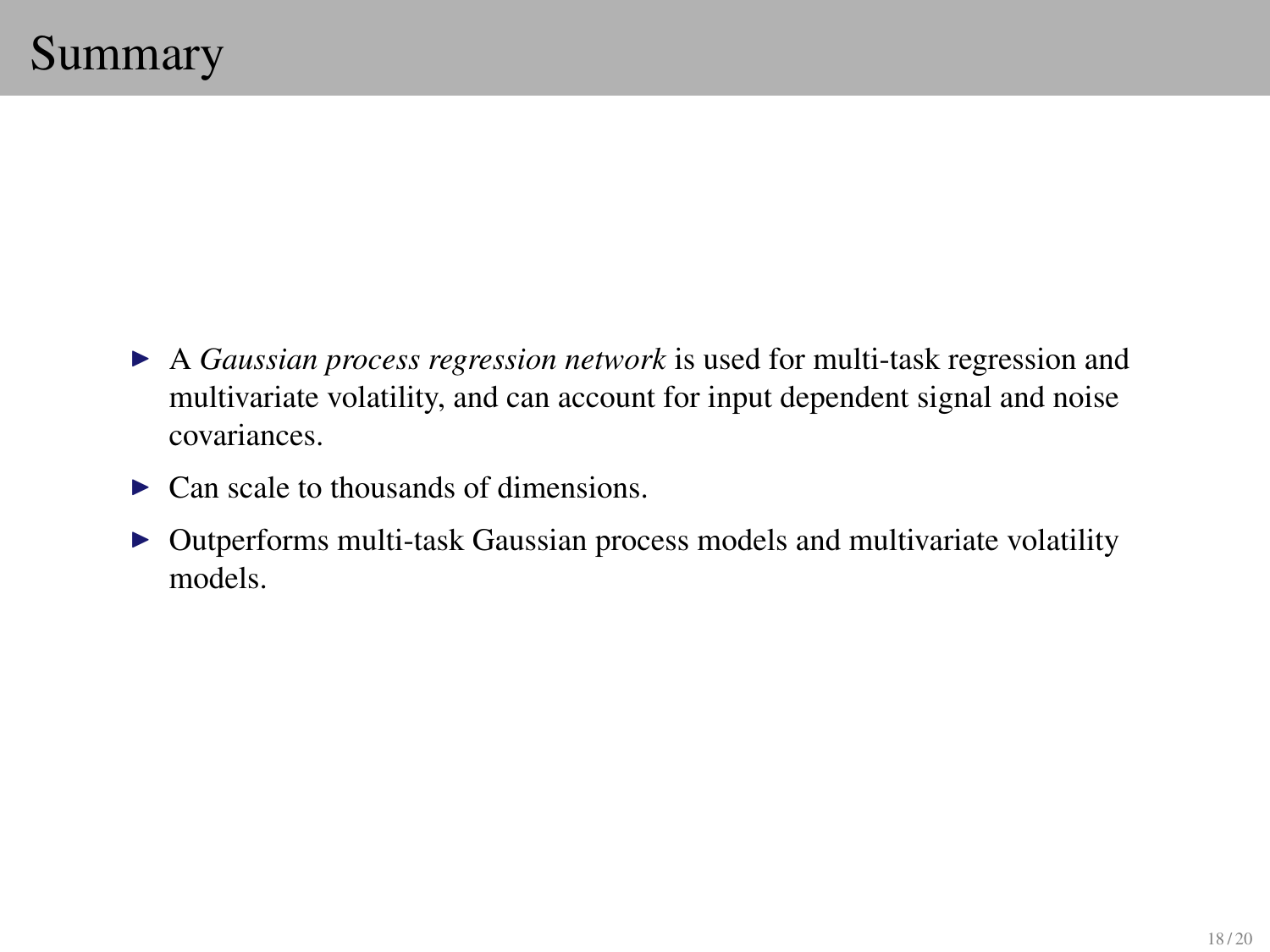#### Generalised Wishart Processes

Recall that the GPRN model can be written as

$$
\mathbf{y}(x) = \overbrace{W(x)\mathbf{f}(x)}^{\text{signal}} + \overbrace{\sigma_f W(x)\epsilon(x)}^{\text{noise}} + \sigma_y z(x).
$$

The induced noise process,

$$
\Sigma(x)_{\text{noise}} = \sigma_f^2 W(x) W(x)^{\mathrm{T}} + \sigma_y^2 I,
$$

is an example of a *Generalised Wishart Process* (Wilson and Ghahramani, 2010). At every *x*,  $\Sigma(x)$  is marginally Wishart, and the dynamics of  $\Sigma(x)$  are governed by the GP covariance kernel used for the weight functions in  $W(x)$ .

$$
\left(\begin{array}{c}\begin{matrix}1\\0\\0\end{matrix}\end{array}\right)\left(\begin{array}{c}\begin{matrix}0\\0\\0\end{matrix}\end{array}\right)\left(\begin{array}{c}\begin{matrix}0\\0\\0\end{matrix}\end{array}\right)\left(\begin{array}{c}\begin{matrix}0\\0\\0\end{matrix}\end{array}\right)
$$